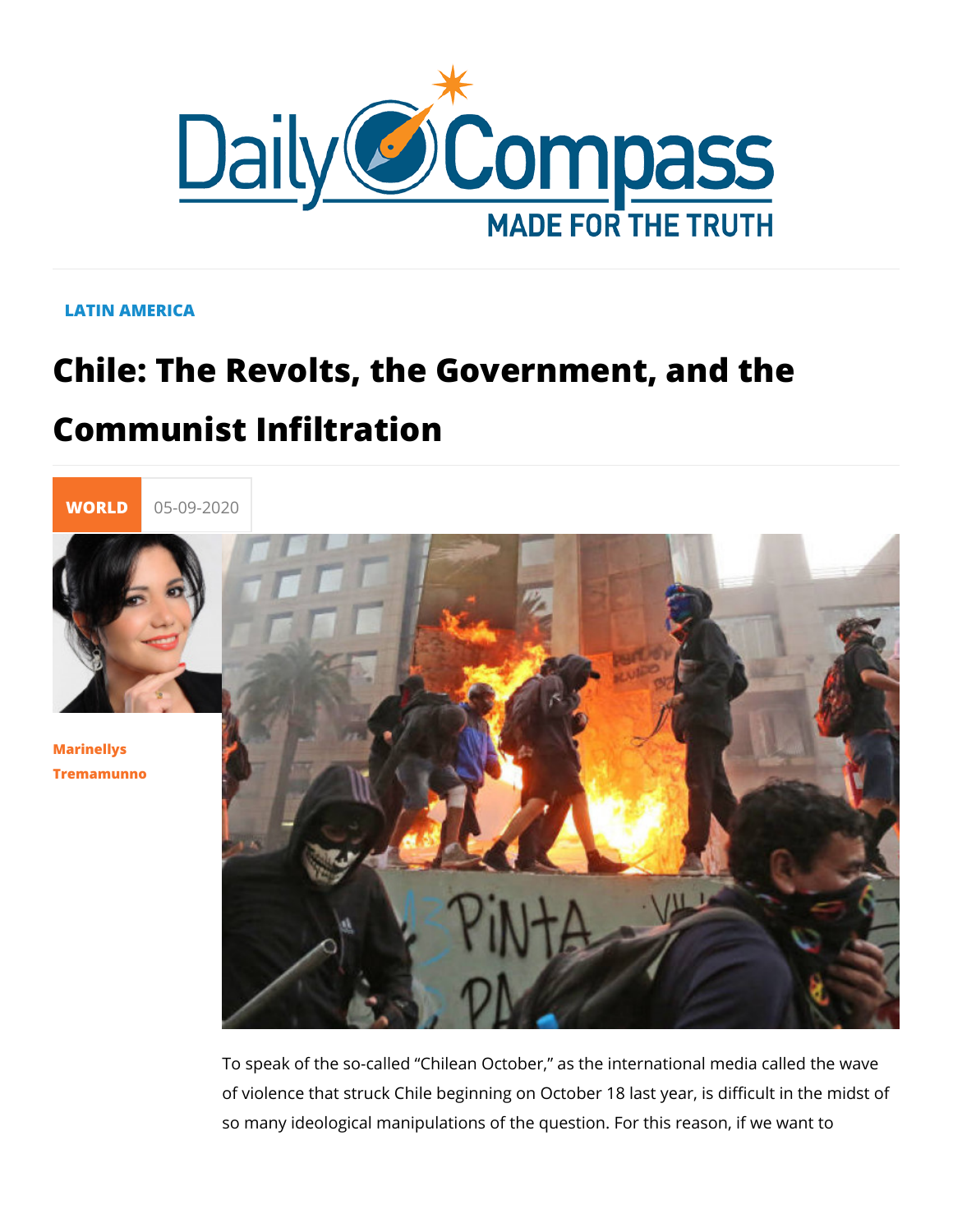understand the Chilean reality, we need to above all be on guard against using labels and generalizations.

**The truth is that prior to that date, a year ago,** Chile was the nation with the most stable and prosperous economy in Latin America. Suddenly, that prosperous nation was thrown into chaos, justified as a "social explosion" that still today has no end in sight. Now the pandemic has aggravated the already-compromised situation, with a poverty tax that jumped from 9.8% in 2019 to 13.7% in 2020.

**"We can recover from Covid-19, but Chile will be healed** only when we overcome hatred, indifference, and violence, and reconstruct fraternal relations in solidarity and justice," reads the concluding message of the 120th Plenary Assembly of the Bishop' Conference of Chile, published on April 24.

**Can we truly speak of hatred in such a prosperous nation?** "In reality there is much hatred between Chileans; class hatred was fomented using concepts inspired by Marxism," Professor Andrés Montero explains to *The Daily Compass*. In order to understand the Chilean situation ahead of the October 25 election that will determine whether or not a new constitution is adopted, we decided to speak to him, since he is an expert in international relations at the Fletcher School of Law and Diplomacy in Boston and a member of the advisory committee of the School of Administrative and Economic Sciences at the University of Chile.

#### **Professor Montero, how do we explain the rampant hatred in Chile?**

There is much hatred between Chileans, but it is not a hatred that sprang up suddenly; it has been present for decades. Above all begining in the Sixties, when the government led by the Christian Democrat Eduardo Frei Montalva incubated class hatred through Marxist-inspired ideas. The idea was promoted among the people that whoever had more was bad. A process of usurpation of land from the legitimate owners was carried out through the Agrarian Reform, which was strongly supported by the progressive Catholic hierarchy. This led to the polarization of Chile, and in 1970 we arrived at the Marxist communist government of Salvador Allende that destroyed the economy in three years and divided Chile into irreconcilable factions. The unsustainable internal coexistence led Chile into a dead end, which forced the armed forces to take power for seventeen years and subsequently elections were called that permitted the return to democracy with a transition that was praised internationally. Today in Chile there is much violence, there is terrorism with international ties and a million poor illegal immigrants. The majority come from Haiti and Venezuela and enter Chile with the permission of Marxist Michelle Bachelet's government, formerly exiled from East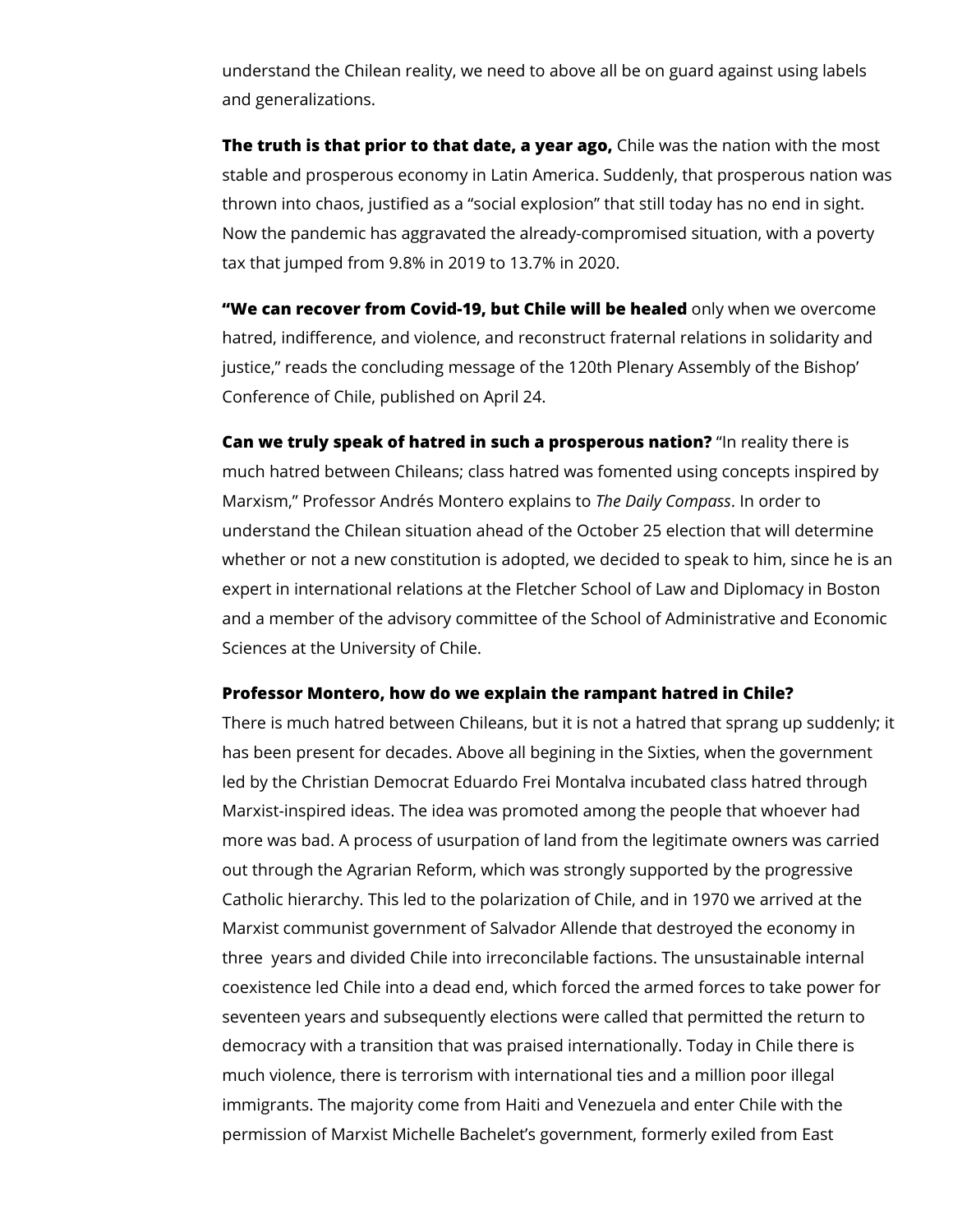Germany by Erich Honecker, who today is the United Nations Supreme Commisioner for human rights.

## **In response to the present crisis, the Piñera government called an election. In one of his articles, he stated that this election is "triggered by the extortion of criminals who have burned and destroyed without restrictions." Why does he speak of extortion and who are the criminals he refers to?**

On October 18, 2019, the cost of the Santiago subway ticket increased slightly. This action triggered a highly organized terrorist network that destroyed and burned 80 subway stations out of a total of 136 stations. In addition, they burned dozens of churches, ransacked hundreds of supermarkets, and destroyed historic buildings and monuments of the fathers of our nation. The blow was justified by a further massive "peaceful" march. Opposition politicians, with a majority in the national congress and also a majority left-wing press, lobbied for the signing of a political agreement that would force a plebiscite to pave the way for the generation of a new constitution. If the "approval" is successful, there will be a new constitution that will be drafted by a "citizens" or "mixed" convention, which will only include a partial representation of the present national congress. Since last October 18 until today, the country has undergone grave damage to its infrastructure; we have terrorism in Araucanía and the devastating effects of the pandemic. Who is behind these criminal acts? Hundreds of young anarchists, with the support of drug trafficking groups and thousands of pro-Maduro Venezuelans who have entered Chile illegaly, as well as the San Pablo Forum, composed of the former communist presidents of the region with support from Alberto Fernández's Argentina. The FARC communist party of Colombia also plays its role, as do dozens of European NGOs that provide resources that support the plan to seize power in Chile.

#### **Why was Piñera incapable of effectively facing the crisis?**

Well, Piñera is a very naive president, who believes that talking to the extreme left will lead to something. When the "criminal explosion" [referring to the so-called "social explosion" *–Ed.*] took place in October 2019, it removed the powers of the police and the rule of law was not respected. He was not capable because his DNA is Christian Democrat and against the work of the military gorvernment. Under his government, the soldiers – many of whom are still dying – who saved Chile from Marxism are still in prison and no due process is followed, nor are their human rights respected. The armed forces, which guarantee the institutions, do not play any effective role. Sebastián Piñera stopped governing in order to be led by the National Congress.

**In one of your articles, you emphasize that "the extreme left, with undoubted links with Chavism and Castroism, has brutally contaminated Chilean society."**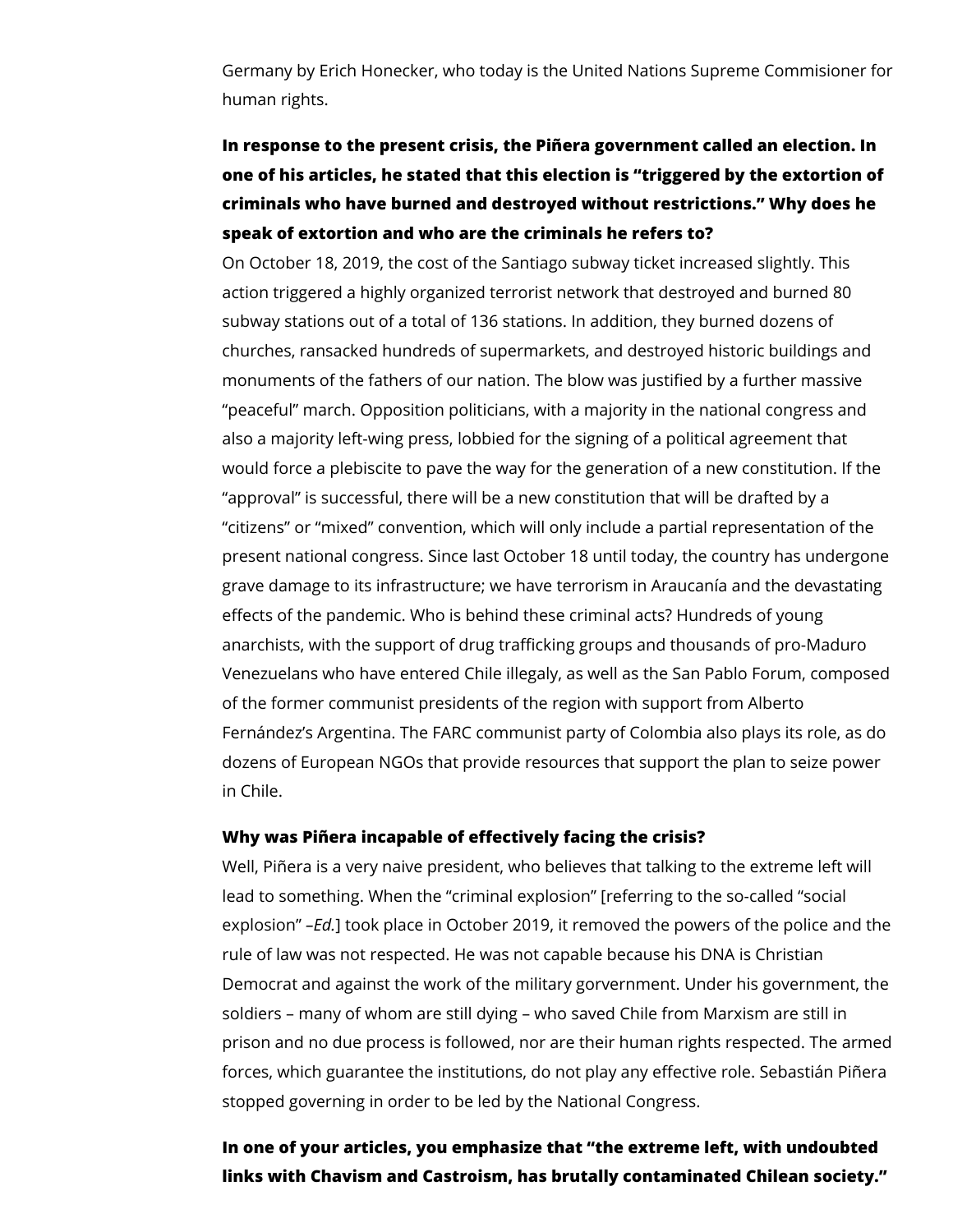#### **Do you have proof of foreign interference in Chile?**

In the last decade no less than 500,000 Cubans and Venezuelans have arrived in Chile. Under the "concertation" governments, an infinite number of doctors and consultants arrived from Cuba. There has always been a close relationship between Bachelet and Chávez and subsequently with Maduro. The massive arrival of Venezuelan illegals, with apparent links to the Maduro government, has permitted the creation of intelligence networks. In particular, the Chilean senator Alejandro Navarro is a regular guest at Chavist events in Caracas. Furthermore, the leaders of Chilean terrorism present in the region of Araucanía have visited Caracas and met with the highest Chavist leaders, thus receiving public support in order to destabilize Chilean democracy.

## **However, the social discontent among Chileans cannot be hidden. Visiting Chile, one realizes that even if people repudiate violence, they have no love for the leadership (either on the left or the right). What went wrong with Chilean democracy?**

Chile had a stable growth for a long period. Discontent arose from excessively populist proposals brought forward by politicians, including offers of free education and health care of high quality. The size of the state has grown in an impressive way and the concepts of personal sacrifice, individual savings, effort, study, and hard work have disappeared from the normal lexicon. Now people talk about state benefits, free education, health care for all, shorter work hours, gender quotas, minority benefits, higher taxes and all that implies support from the state, as if it was an infinite entity the generates eternal and ever-growing resources. To all this we must add the arrival of a million illegal immigrants, which has generated an increase in unemployment, a fall in wages, and an increase in crime. There are many rights and few duties for the average Chilean.

## **Since democracy returned, Chile has had – including the present one – seven democratically elected governments, five leftist and two center-right. In other words, the left has had power in Chile even with the present constitution. So why do they want to change it? Where do they wish to go?**

A very good question. It should be noted that the present constitution has been modified many times during the democracy, thus little remains of what was originaly approved. Under the government of socialist Ricardo Lagos, a modified constitution was promulgated that made everyone happy. The left says it wants to start from scratch, maintaining that the present constitution was created under the military government thus undermining its legitimacy. This is the apparent reason, but the truth is that the left wants to put a tombstone on private property and change the basis of Chilean society.